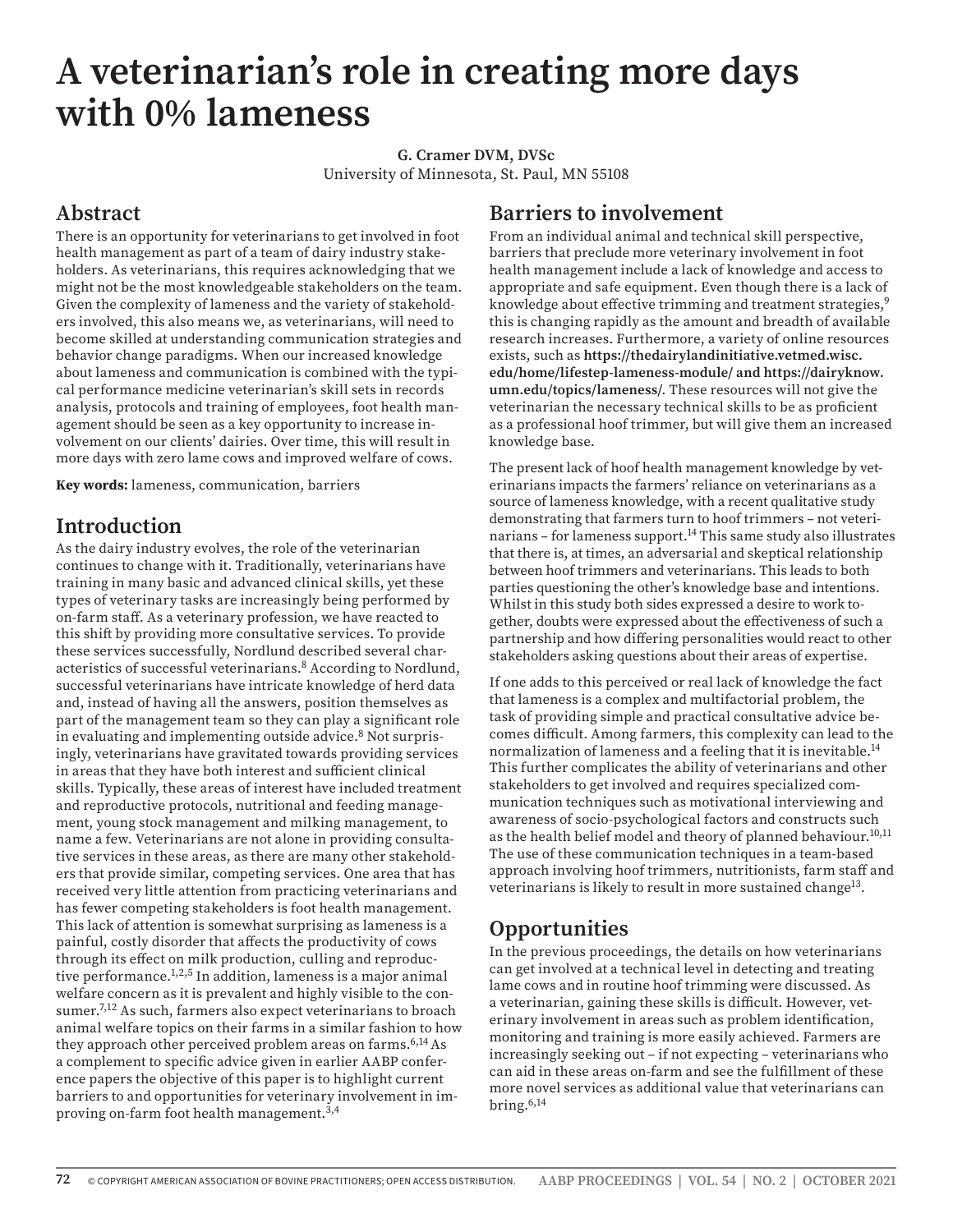The specifics of setting up a recording system for lameness monitoring can be found in the previous proceedings or online at **https://z.umn.edu/lamenessmanager**. Having data to make decisions related to hoof health is paramount to the evaluation of current preventive practices and in the implementation of new ones, such as strategic trimming programs or changes in footbath programs. Given current developments in both the dairy management and hoof health software industries, communication between these programs is now possible. Veterinarians are ideally suited to take advantage of these technological developments due to their existing knowledge of how to approach record analysis from other areas of the dairy.

Having a functional monitoring program starts with having quality data collected by either in-house hoof trimmers or professional hoof trimmers. This requires veterinarians to have an ongoing relationship with these stakeholders. If a dairy is using in-house hoof trimmers, the greatest opportunity for veterinarians to get involved in hoof health is for them to provide training and monitoring programs for on-farm staff. There is a significant need for veterinarians to get involved in the training of staff, especially considering the turnover of employees and the paucity of follow-up monitoring and, if needed, retraining after the completion of the initial training programs. Whilst most veterinarians might not have the detailed technical expertise to be a hoof trimming trainer, they can be the eyes and ears for people providing the initial training and provide follow-up advice and feedback to both the trainee and trainer. To do this, the veterinarian would attend the training session alongside the farm staff to gain the basic knowledge and to know exactly what the expectation that has been set is.

For dairies using professional hoof trimmers, the opportunity for veterinary involvement is different, but still needed. However, as previously discussed as a barrier to veterinarian involvement in foot health management, this relationship can be tenuous at times, with much of this uncertainty rooted in a lack of communication with the other party and a lack of understanding regarding their approaches and intentions. An example of how this can be addressed comes from a recent study in which hoof trimmers, veterinarians and nutritionists were encouraged to hold on-farm team meetings after having participated in a half-day workshop and provided a risk assessment, communication between parties was found to improve – especially between hoof trimmers and veterinarians.13 From this it is clear that veterinarians should have an ongoing relationship with all professional hoof trimmers servicing their clients. This relationship should include more than just a brief visit to the trim chute or the referring of lameness cases. The sharing of relevant reports and data would allow the delivery of a more cohesive and aligned message to the farm from all stakeholders.

#### **Case example**

To illustrate how these opportunities can be implemented by veterinarians, the following example might be helpful. On a recent herd check, the herdsperson asked you about an article they read that discussed strategic hoof trimming instead of blanket hoof trimming every cow twice per lactation. Mindful of both your lack of expertise in lameness and your role as a trusted advisor on this farm, you suggest setting up a meeting with the professional hoof trimmer to discuss this further. The farm agrees and is willing to pay both you and the hoof trimmer for the meeting time.

During the meeting you are surprised to learn that the hoof trimmer uses an electronic lesion recording software program. You are surprised as you are well versed in the dairy's herd management software and know that no lameness data is entered in it. Currently, the farm uses the paper printouts to look for recheck cows just before the next hoof trimming visit, but makes no other decisions based on this data. The hoof trimmer has a general impression about the level of lesions on the farm and uses the data to flag repeat offenders and guide their therapies. Given the data that the hoof trimmer has, you ask for 2-3 years' worth of data to look at some trends. After running some basic descriptive stats and graphs, you share with the hoof trimmer that, on this farm, it is mainly 3rd lactation cows that get lesions and that most of these lesions are identified at the time of a cow's mid-lactation or dry-off hoof trimming. You were also able to determine that almost half of the cows with lesions in the 3rd lactation had a history of lesions. This confirms the hoof trimmer's suspicions as, in his mind, the farm has too many cows that present with advanced hoof lesion cases that they struggle to cure.

Together, you and the hoof trimmer decide that another farm meeting is warranted and this time it should involve the nutritionist and some key farm staff. During this meeting, after you and the hoof trimmer share the data, the herdsperson states that, based on the information presented, the farm should stop hoof trimming at mid-lactation in 1st and 2nd lactation cows, as those cows do not get lesions. Both the hoof trimmer and nutritionist are hesitant of this approach, but you feel it might have some merit. As the discussion proceeds, it becomes clear that the farm has no real mechanism for lame cow detection or tracking cows in need of hoof trimming. Both the nutritionist and hoof trimmers were aware of this and feel that this precludes making changes to the blanket hoof trimming program. Given that you, as the veterinarian, are on the farm on a weekly basis, you suggest that you would be willing to work with key farm staff to train them on lame cow detection and set up the dairy management software program to automatically enter the hoof trimmer's lesion data and create lists of cows in need of trimming.

The farm agrees to this approach and, after a year passes, you re-evaluate the data and notice that the number of cows that have lesions no longer peaks at the time of the mid-lactation hoof trimming. Upon sharing this data with the hoof trimmer, they agree that things seem to have improved and cows seem to cure better since the last meeting. They are still reluctant to change the hoof trimming program, as they have some concern about losing income and believe the reason that the 1st and 2nd lactation cows have fewer lesions is because of the mid-lactation hoof trimming.

You arrange another farm meeting with the hoof trimmer, nutritionist, and key farm personnel. You share the positive changes in the data and congratulate the farm personnel on their efforts. With the new information, the herd person feels more empowered to try a strategic hoof trimming program and only the hoof trimmer remains skeptical. The hoof trimmer's main concern is the fear of creating more lame cows due to the lack of preventative trimming at mid-lactation. Acknowledging this risk, you wonder if it would make sense to start doing this in 1st lactation animals only. The hoof trimmer agrees that this might be a good way to test strategic trimming. They also suggest that it might make sense to hoof trim cows with a history of lesions more frequently to reduce the number of cows that become lame. You quickly check the data and see that cows in 3rd